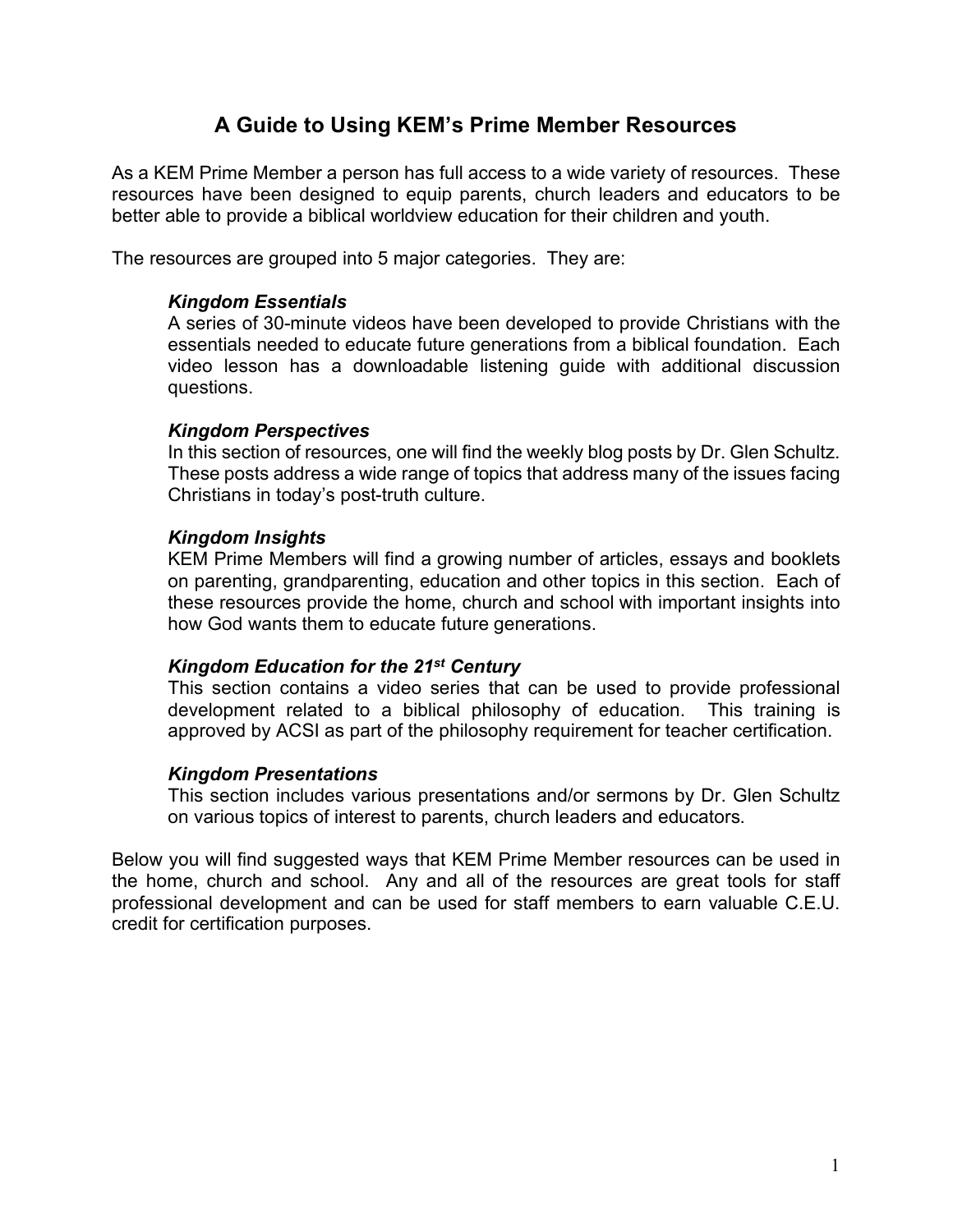# **Kingdom Essentials:** *Understanding the Essentials of Kingdom Education*

In this section of Kingdom Education Ministries' resources, one will find a series of video Lessons. Each video Lesson includes a 30-minute video and a listening guide that is formatted as a PDF file. Groups and/or individuals can complete the listening guide as they view the video lesson.

There are additional discussion questions that can be completed after viewing the video. These additional questions may be discussed within a group setting or by an individual on his/her own.

To fully comprehend the content in each lesson, it is recommended that between 50-60 minutes be allowed for viewing and discussion. The videos can be viewed in the order that they are listed, as they build upon each other. However, they can be covered by topic if so desired. Below you will find Lesson descriptions for each video lesson followed by a topical index. The topical index groups video lessons together under various categories.

Schools can use these Lessons in any order or by topic that best meets the needs of the school.

# **Kingdom Essentials: Lesson Descriptions**

## **Lesson 1** *The Importance of Purpose*

This lesson introduces how important it is for an individual, family, church or school to understand its purpose. You will also see how one's purpose or mission impacts vision.

## **Lesson 2** *The Necessity of Truth for Discovering Purpose*

If a person, family, church or school wants to know and understand God's purpose for its existence, there must be an understanding of the power of the mind. This lesson addresses the relationships between purpose, vision, convictions and truth.

## **Lesson 3** *God's Intended Purpose: Understanding Creation*

To understand an individual's or an organization's true purpose, there must be an understanding of why anything or everything exists. The purpose behind creation is the main focus of this lesson.

## **Lesson 4** *God's Intended Purpose: Understanding the Fall*

There must be an understanding of the Fall and how it impacted all of God's creation. This lesson addresses the Fall from the perspective that, with it, God's purpose for creation was broken.

## **Lesson 5** *God's Intended Purpose: Understanding Redemption*

This lesson is aimed at giving the viewer an understanding of how redemption is key to discovering God's ultimate purpose for everything – including education. This can be comprehended best by accurately defining eternal life.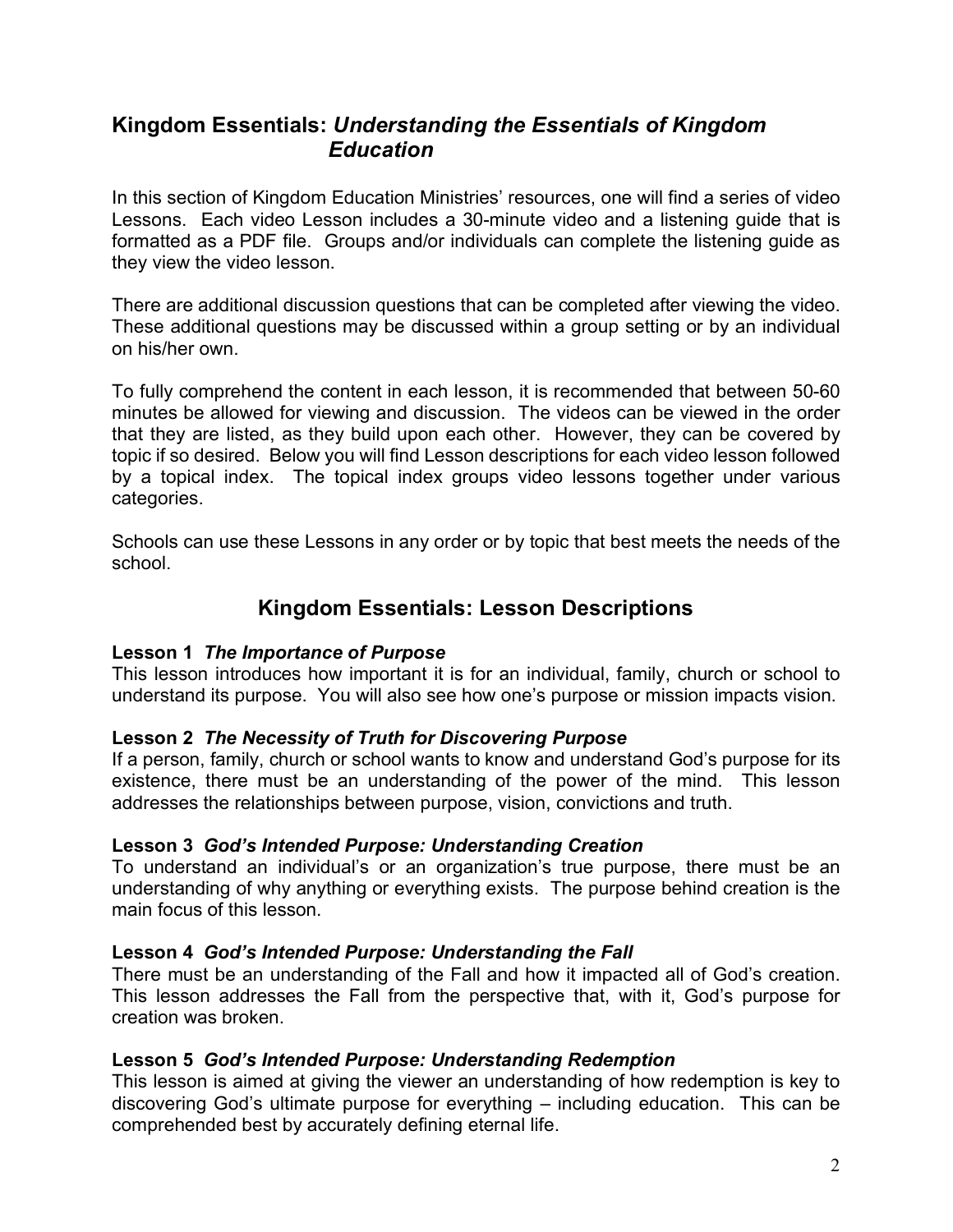## **Lesson 6** *Glorifying God*

Everyone talks about how God has to be glorified in everything. In order for an individual or an organization to glorify God, there must be an understanding of the glory of God. A very practical definition is presented of what it means to glorify God.

## **Lesson 7** *Purpose of Kingdom Education*

This lesson ties God's ultimate purpose for all of creation to His ultimate purpose for education. This is accomplished by looking at how the Fall created the need for education. An attempt is made to define education biblically and what is the meaning behind the term "kingdom education."

## **Lesson 8** *The Context of All Education*

This lesson is the introduction to several lessons that show how worldview impacts all education. There is some "god" or "gods" behind every educational effort. What is the most common "god(s)" that drives education today?

## **Lesson 9** *The Importance of One's Frame of Reference*

Everyone forms a frame of reference and this lesson demonstrates how important one's frame of reference is when it comes to education. Seven basic questions that forms one's frame of reference are presented.

## **Lesson 10** *What in the World is a Worldview?*

In this lesson we explore what is meant by the term "worldview." Several definitions of a worldview are presented and a comprehensive definition is suggested.

## **Lesson 11** *Worldview Options*

This lesson explores various worldview options that can be held. After looking at several lists of options, viewers are challenged to understand that there are only two worldview options that really exist.

## **Lesson 12** *Danger of Dualism*

The most dangerous worldview condition is presented in this lesson. This condition is dominant in the thinking of the majority of Christians today. Two models contrasting the current condition to that of a biblical worldview are presented.

## **Lesson 13** *The Foundation of Every Worldview*

This lesson presents what is, by far, the most important component of all worldviews. The discussion will demonstrate at how this component impacts all other aspects of any and every worldview.

## **Lesson 14** *Renewing the Mind*

The key to developing a biblical worldview is understanding Romans 12:2. This lesson presents key elements that are involved in the process of renewing one's mind.

## **Lesson 15** *Worldview and Education*

What do you believe is the main business of all education? This lesson presents the answer to this question and how the answer explains why there can be no such thing as neutral education.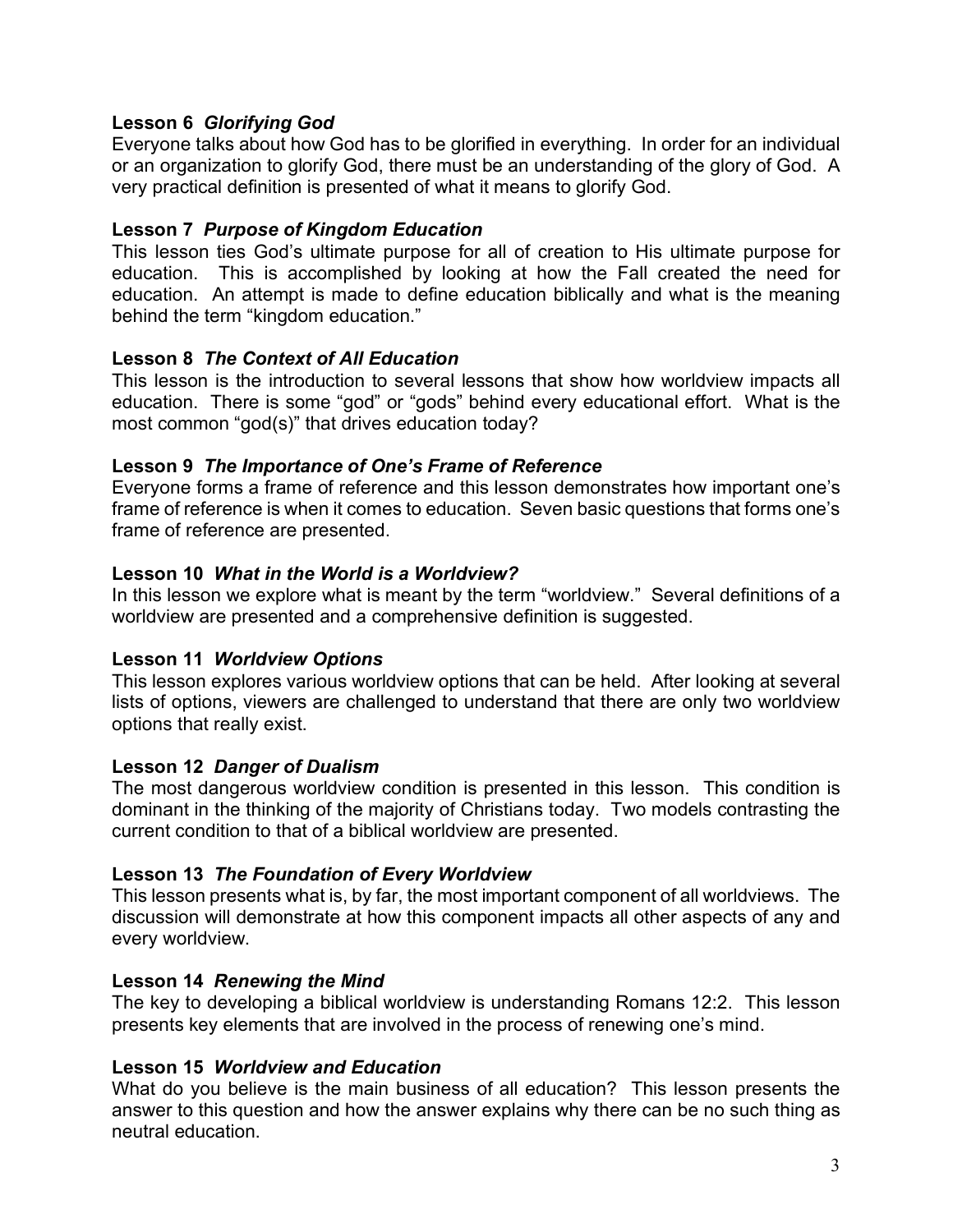## **Lesson 16** *The Cosmic Battle*

This lesson presents the cosmic battle that is raging all around the world. The components of all cosmic battles are discussed and how this war impacts all education.

## **Lesson 17** *The Impact of Education on the Culture War*

It is very important that Christians fully understand how education impacts every culture war. The world has understood the relationship between education and the culture war more than Christians have over the past several decades.

## **Lesson 18** *Worldview Integration*

This lesson explains how worldview integration always takes place in every educational effort. An analogy is presented that allows participants to better understand what biblical worldview integration is. A model is also presented that shows what can be called a "worldview progression."

## **Lesson 19** *Salt & Light*

One of the most important challenges that Jesus gave in the Sermon on the Mount was that Christians are to be "salt & light". Unfortunately, this passage of Scripture has been taken out of context and applied to children and youth. This lesson gives a detailed explanation of what it means to be "salt & light" and how this applies to the education of children and youth.

## **Lesson 20** *The End of Education*

This lesson discusses how what one believes to true and real determines the end that is achieved through the educational process. By looking at how society's understanding of truth and reality has changed over time, viewers will get an understanding of what has resulted from education because of these changes.

## **Lesson 21** *Biblical Principles & Introduction to Kingdom Education Principle #1*

In this lesson, participants are introduced into how biblical principles make God's Word relevant to all of life. The lesson also introduces viewers to the first principle of Kingdom Education. This principle explains parents' responsibility when it comes to the education of children and youth.

## **Lesson 22** *The Importance of God's Homework Assignment to Parents*

Participants delve into the challenges that the Psalmist presents in Psalm 127:3-5. A unique explanation of what a *heritage of the Lord* means is presented and how this relates to parents having the primary responsibility for the education of their children and youth.

## **Lesson 23** *God's Homework Assignment Described & Its Priority*

Parents and other Christians need to understand what specifically God's homework assignment is when it comes to educating children and youth. This lesson expounds on verses 4&5 in Psalm 127. The analogy of producing mighty arrows for the Lord gives parents, church leaders and educators a vivid picture of the description of this important assignment from the Lord. This lesson also explains how important this assignment is to God.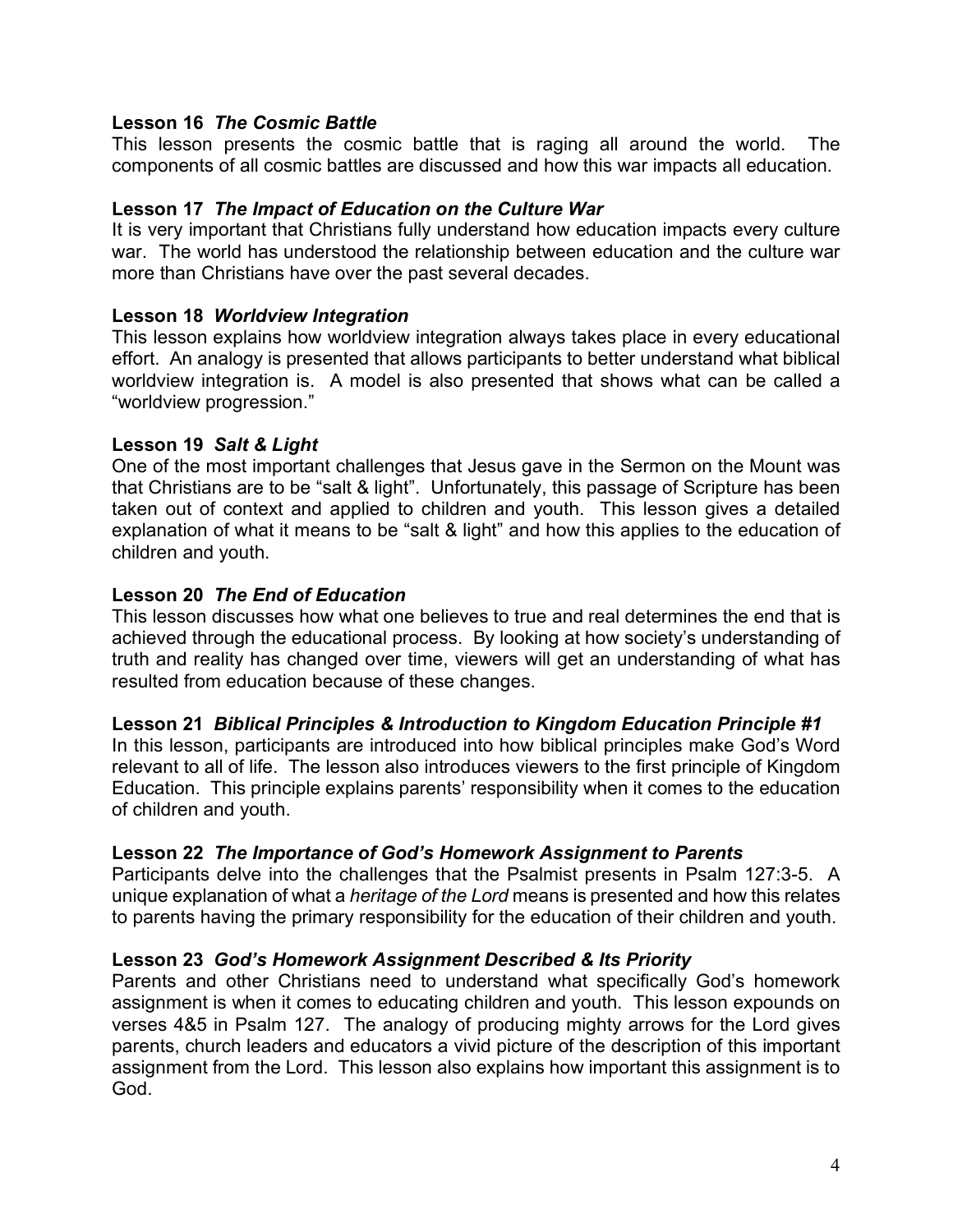## **Lesson 24** *The Assignment's Grade & Kingdom Education Principle #2*

Every assignment will eventually be graded. This lesson explains what grades God gives when He reviews His assignments to His people. Participants are also introduced to when the Scriptures expect parents to be involved in completing God's homework assignment of educating their children and youth.

## **Lesson 25** *Life's Relay Race*

One of the most exciting events at any track meet is the relay race. Using a relay race as an analogy, participants are taken on a journey through Psalm 78:1-7. This lesson gives clear meaning to what Moses meant in Deuteronomy when he instructed the people that they were to *teach their children diligently*.

## **Lesson 26** *The Goals of Education: Kingdom Education Principle #3*

Every parent, church leader and educator has developed some goals that he/she wants the student to achieve through the educational process. This lesson presents the two main goals of education that God lays out in His Word. A clear understanding of what discipleship means is also presented in this lesson.

## **Lesson 27** *Kingdom Education Principles #4-8*

This lesson delves into 5 more of the biblical principles that Christians must understand if they are going to educate future generations in line with God's Word. This lesson presents material that explains the importance of the Bible and the centrality of Jesus Christ as foundation stones to the entire educational process. Instruction is also given about the importance of parents delegating some of their responsibility to others and why this is such an important aspect of the educational process.

## **Lesson 28** *Kingdom Education Principle #9*

This lesson fully explains that God expects that the education that Christians give to children and youth must not just be knowledge based. It must also lead them to develop wisdom and understanding. The concept of biblical worldview integration is presented and a model is shown that makes this concept easier to grasp.

## **Lesson 29** *Kingdom Education Principle #10*

Participants are challenged to perform a spiritual eye exam in this lesson. This exam will help them know whether they have 20/20 vision when it comes to viewing the future or if they suffer from nearsightedness of farsightedness. Understanding this concept is critically important to the education we give our children and youth.

## **Lesson 30** *Arguments Against Kingdom Education Principles*

This lesson is placed here as a follow up to Lessons #21-29. In this lesson several common arguments are presented that are used to rationalize why Christians don't follow the biblical principles presented when it comes to educating future generations. These arguments are addressed from a biblical perspective.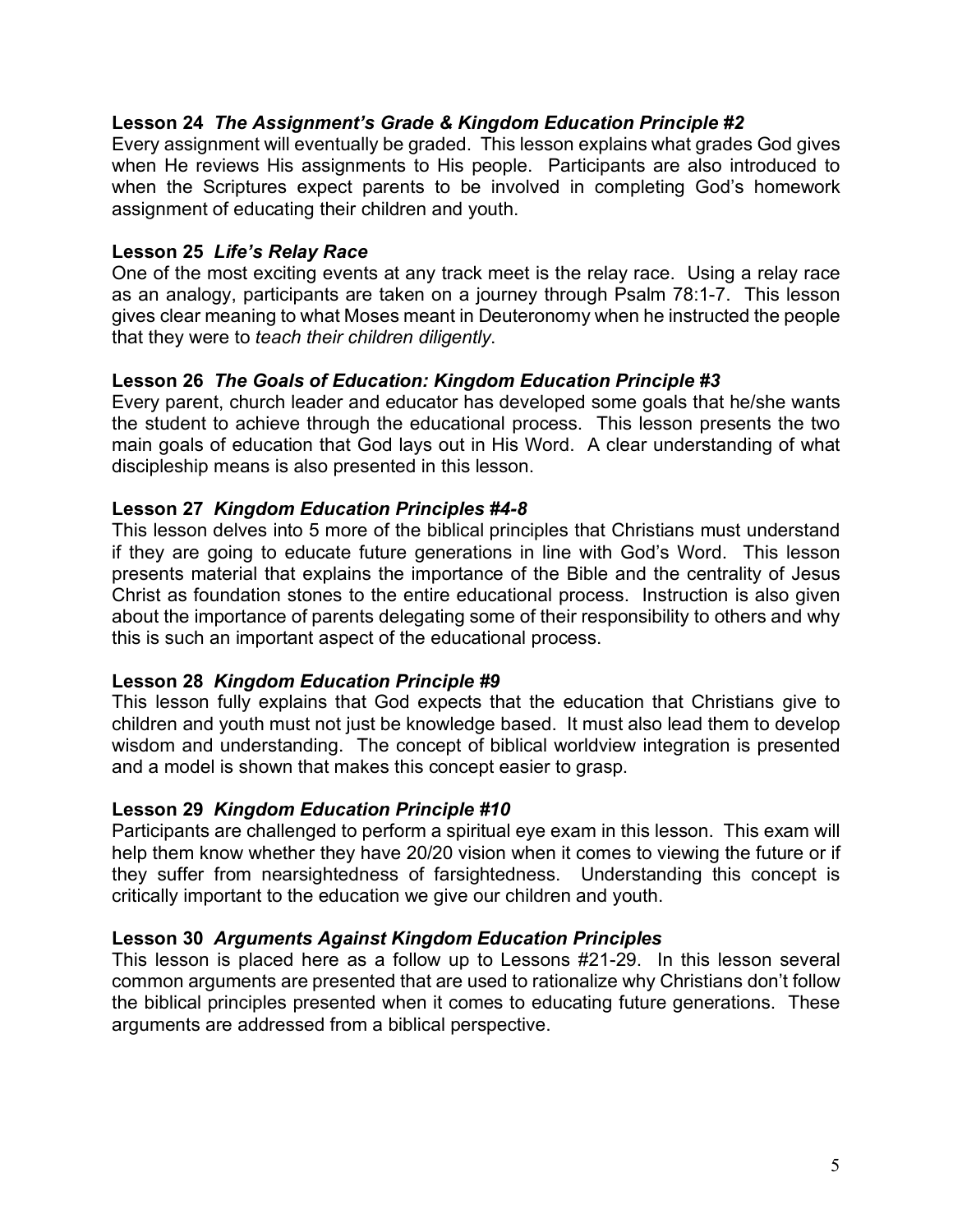## **Lesson 31** *The Influence of a Teacher*

James gives a strong warning to Christians about how God will judge those who teach others. Since parents, church leaders and educators are all teachers, this warning applies to all adult Christians. Three critical influences that every teacher has on his/her students are presented and explained.

## **Lesson 32** *The Authority of a Teacher*

This lesson explains the importance of exercising proper authority when it comes to teaching. However, the concepts presented are equally applicable to anyone in any type of authority position. Authority is explained to be a stewardship issue that consists of 4 components.

## **Lesson 33** *The Importance of Knowledge*

Knowledge is a key component of all education. This lesson will look at the importance of knowledge in education. The main question that is addressed is, *What is the most important knowledge that children and youth must learn through their education?* This is important because God said that His people are destroyed and taken captive because of the lack of knowledge.

## **Lesson 34** *Kingdom Education Principle #11*

This lesson presents an additional biblical principle on how Christians are to educate their children and youth. The most important knowledge that the next generation must acquire through their education is to know God in a deeper way.

## **Lesson 35** *Kingdom Education Principle #12*

Participants delve into the importance of work and God's will or call on the lives of future generations. The purpose and value of work is presented in this lesson. The concept of vocation is explained from a biblical worldview.

## **Lesson 36** *Kingdom Education Principle #13*

Everyone strives for excellence and demands it from every organization – including those who provide our children and youth with their education. This lesson compares the world's concept of excellence and a biblical view of excellence. It shows how biblical excellence focuses on character and performance that results from godly character.

## **Lesson 37** *Academic Excellence*

This lesson strives to define what is really meant by academic excellence. It will guide participants in understanding the danger of academic excellence when it becomes an end goal of the education our children and youth receive. This lesson also suggests important training that must take place for teachers if academic excellence is to be addressed biblically.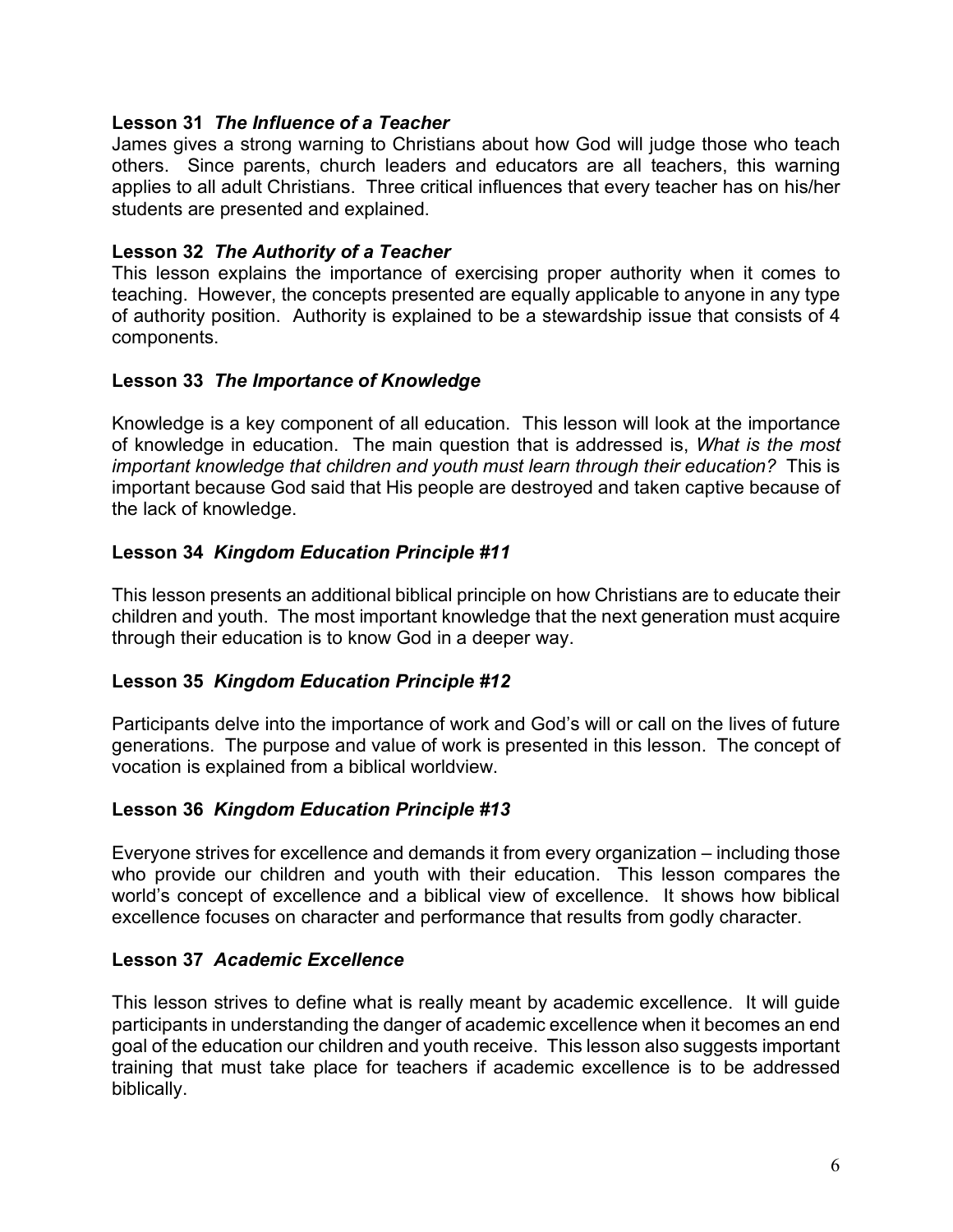## **Lesson 38** *Kingdom Education Principle #14*

Participants will be guided into a study of God's purpose for education. The lesson also answers the question, What does today's education prepare students for? Unfortunately, most educational efforts prepare students for more education instead of preparing them to fulfill God's purpose for man's existence.

## **Lesson 39** *Understanding the Kingdom of God*

This lesson guides participants into a deeper understanding of the Kingdom of God and how it impacts the education of our children and youth. Four essentials that must be present for a kingdom to exist are presented. It explains how secular education may be factually accurate but does not lead to knowing truth.

## **Lesson 40** *The Root of the Problem*

Using an illustration of a tree producing fruit, this lesson explains how one's worldview has direct impact on the fruit that is produced in students' lives. The contrast of a secular philosophy of education and that of a biblical philosophy of education is presented. A challenging exercise is provided participants in the listening guide.

## **Lesson 41** *Components of Education*

This lesson presents material to show the roles of knowledge, understanding and wisdom in the education of children and youth. It also illustrates how the philosophy of the educational system determines what understanding and wisdom will be engrained in students' hearts and minds.

## **Lesson 42** *Education That Achieves God's Purpose*

This lesson builds on God's purpose for creating man in His image. Once man's purpose for his existence is established, participants will learn how to educate students so that they can fulfill God's purpose for their existence. The fact that all education aims at producing disciples of someone or something is explained. A model is presented that shows what is involved in developing our children to become disciples of Jesus Christ.

## **Lesson 43** *Freedom From Captivity*

A short 12-minute video highlights some of the disastrous things that occurred in recent times. The video challenges viewers to be like the men of Issachar who understood the times and knew what to do. An exercise accompanies the video that will cause viewers to know what God's truth claims are and what Satan's lies are related to wide-range of cultural issues facing us today.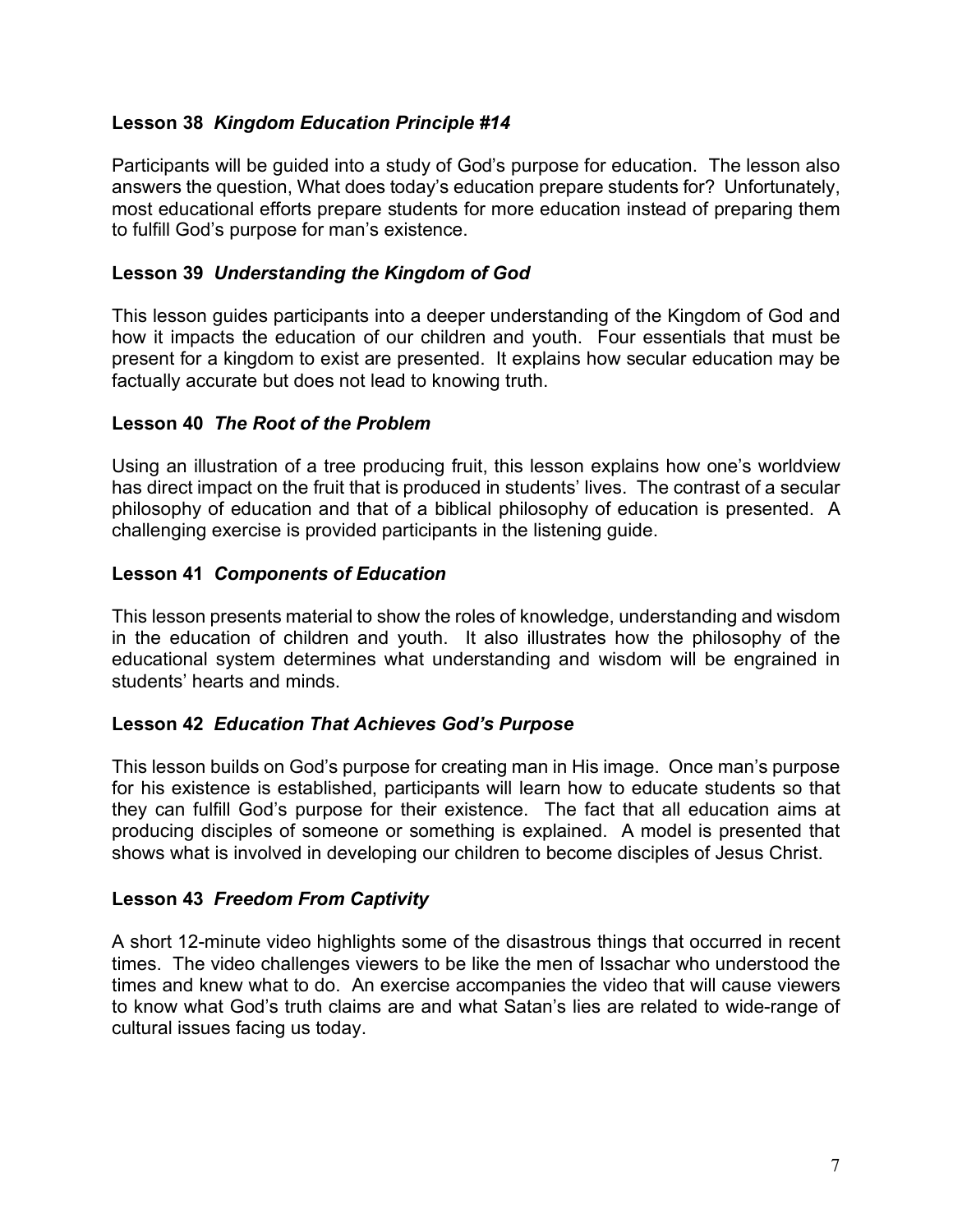# **Kingdom Essentials: Topical Index**

The following information is organized to assist school and/or church leaders in providing professional development for staff and board members. Each suggested topic has an overall description of what is covered. It also includes a list of video lessons that relate to this topic. Some video lessons are included under multiple topic headings. Viewing and instructional times are approximate and will vary based on how an individual school/church uses each resource. There are additional miscellaneous resources available through Kingdom Education Ministries that are listed when appropriate.

## **Topic #1** *Understanding Purpose and Mission*

There are seven video lessons that are included for this topic. The goal is for staff and board members to understand the importance of knowing the school's purpose and mission. God's purpose for the organization and for education is discovered and understood when all individuals understand God's ultimate purpose for why anything and everything exists.

The following video lessons will lead individuals to know and understand God's ultimate purpose behind all that exists.

Lesson 1 *The Importance of Purpose* Lesson 2 *The Necessity of Truth for Discovering Purpose*  Lesson 3 *God's Intended Purpose: Understanding Creation* Lesson 4 *God's Intended Purpose: Understanding the Fall* Lesson 5 *God's Intended Purpose: Understanding Redemption* Lesson 6 *Glorifying God* Lesson 7 *Purpose of Kingdom Education* Lesson 42 *Education That Achieves God's Purpose*

The total viewing time is 4 hours. There is a listening guide and additional discussion questions for each video lesson. Total time: 7-12 hours

Additional Resources

• *Kingdom Education: God's Plan for Educating Future Generations* by Dr. Glen Schultz.

To order multiple copies of this book, please email  $\frac{q}{q}$ kingdomeducation.org.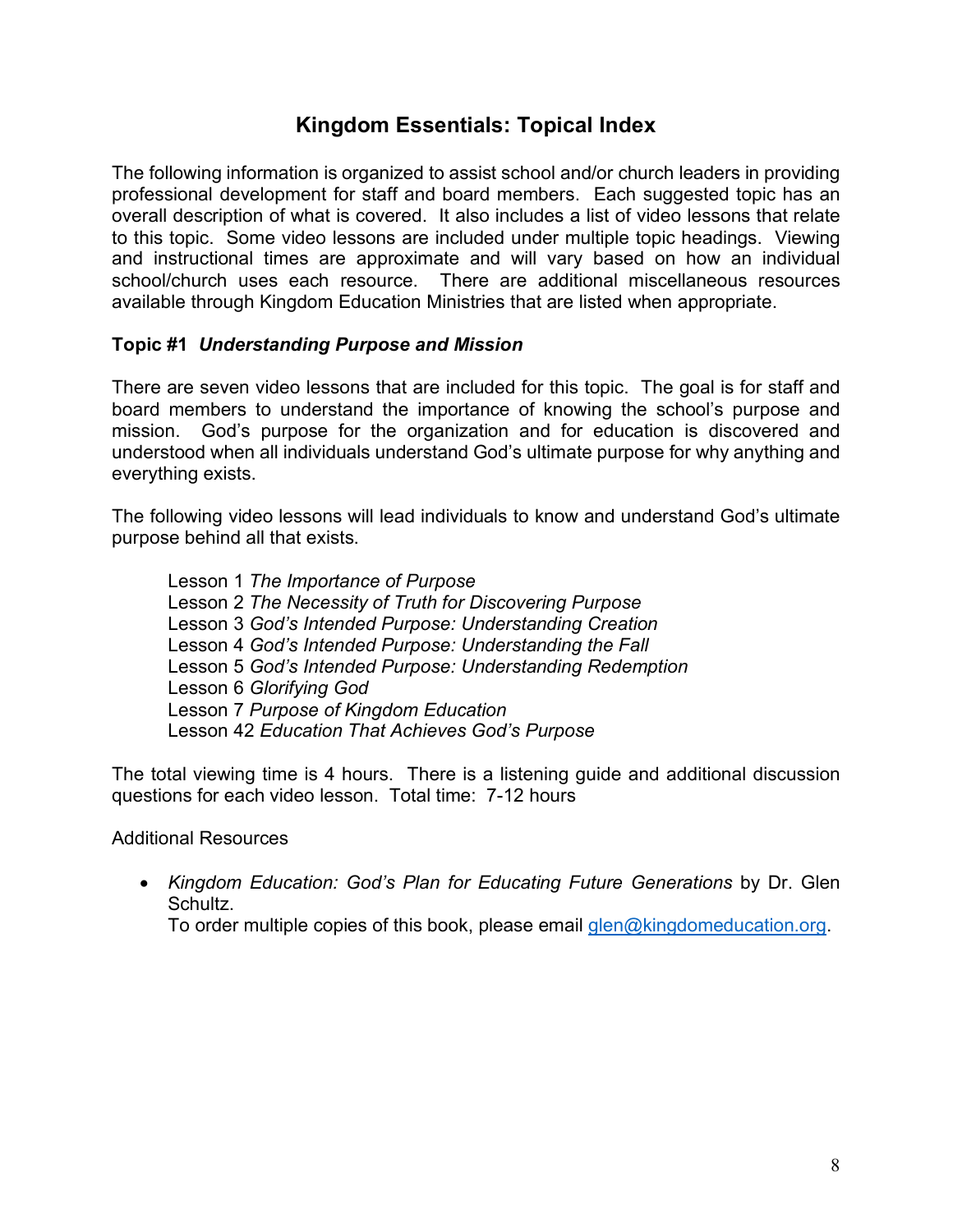# **Topic #2** *Kingdom Education*

Kingdom education is the foundation for a biblical philosophy of education. The lessons in this series relate to the information found in the book, *Kingdom Education: God's Plan for Educating Future Generations*. It is essential that parents, church leaders and educators know and understand the biblical principles that are presented in this series. Understanding a biblical definition of education and how education impacts a person's worldview is important for the home, church and school to know.

Suggested videos for this topic are:

- Lesson 7 *Purpose of Kingdom Education*
- Lesson 8 *The Context of All Education*
- Lesson 15 *Worldview and Education*
- Lesson 20 *The End of Education*
- Lesson 21 *Biblical Principles & Introduction to Principle #1*
- Lesson 22 *The Importance of God's Homework Assignment to Parents*
- Lesson 23 *God's Homework Assignment Described & Its Priority*
- Lesson 24 *The Assignment's Grade & Principle #2*
- Lesson 25 *Life's Relay Race*
- Lesson 26 *Kingdom Education Principle #3: The Goals of Education*
- Lesson 27 *Kingdom Education Principles #4-8*
- Lesson 28 *Kingdom Education Principle #9*
- Lesson 29 *Kingdom Education Principle #10*
- Lesson 30 *Arguments Against Kingdom Education Principles*
- Lesson 33 *The Importance of Knowledge*
- Lesson 34 *Kingdom Education Principle #11*
- Lesson 35 *Kingdom Education Principle #12*
- Lesson 36 *Kingdom Education Principle #13*
- Lesson 37 *Academic Excellence*
- Lesson 38 *Kingdom Education Principle #14*
- Lesson 40 *The Root of the Problem*
- Lesson 41 *Components of Education*
- Lesson 42 *Education That Achieves God's Purpose*

The total viewing time is 15.5 hours. There is a listening guide and additional discussion questions for each video lesson. Total time: 18-20 hours

## Additional Resources

- *Kingdom Education: God's Plan for Educating Future Generations* by Dr. Glen Schultz.
	- To order multiple copies of this book, please email  $\frac{\text{glen@kingdomeducation.org}}{\text{glen@kingdomeducation.org}}$ .
- Articles under topic *Kingdom Insights*
	- o *Fit for Battle: Are Children Prepared to Be Salt and Light?* by Dr. Glen **Schultz**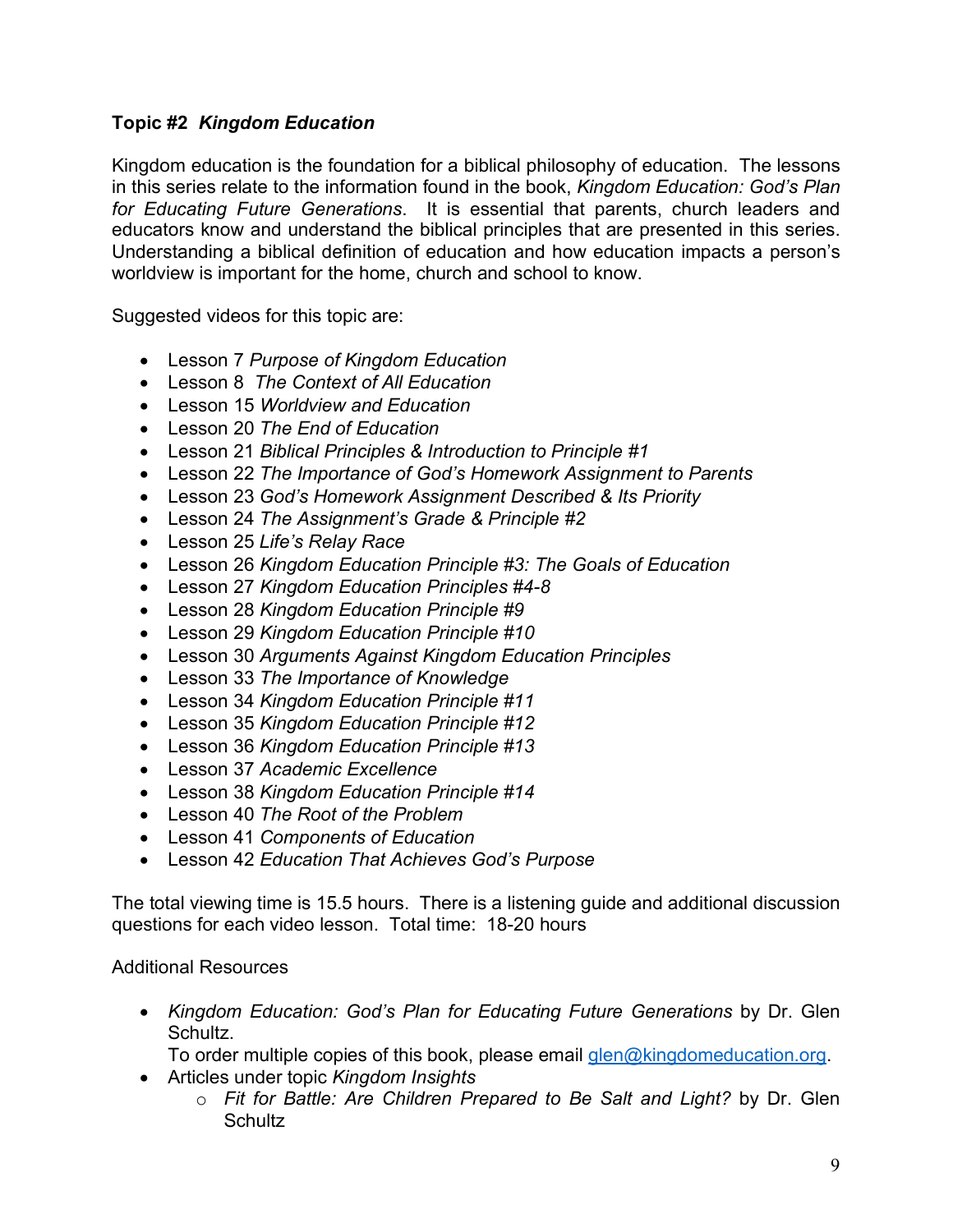## **Topic #3** *Worldview and Education*

This topic covers the topic of worldview and how worldview impacts all education. Participants will be guided through such topics as:

- The driving force behind all educational efforts.
- What determines how one thinks and acts?
- Definitions of the term "worldview".
- Worldview options.
- The key component of all worldviews.
- The danger of dualism.

There are 9 suggested video lessons for this topic. The following video lessons will lead individuals to know and understand what a worldview is and how it impacts education.

Lesson 8 *The Context of All Education* Lesson 9 *The Importance of One's Frame of Reference* Lesson 10 *What in the World is a Worldview?* Lesson 11 *Worldview Options* Lesson 12 *Danger of Dualism* Lesson 13 *The Foundation of Every Worldview* Lesson 14 *Renewing the Mind* Lesson 15 *Worldview and Education* Lesson 20 *The End of Education* Lesson 39 *Understanding God's Kingdom*

The total viewing time is 5 hours. There is a listening guide and additional discussion questions for each video lesson. Total time: 11-13 hours

## Additional Resources

- *Kingdom Education: God's Plan for Educating Future Generations* by Dr. Glen Schultz.
- To order multiple copies of this book, please email  $\frac{\text{glen}\textcircled{a}}{\text{kingdomeduction.org}}$ .
- Articles under topic *Kingdom Insights*
	- o *Biblical Worldview: How to Raise Children to Think Biblically in a Secular World* by Dr. Josh Mulvihil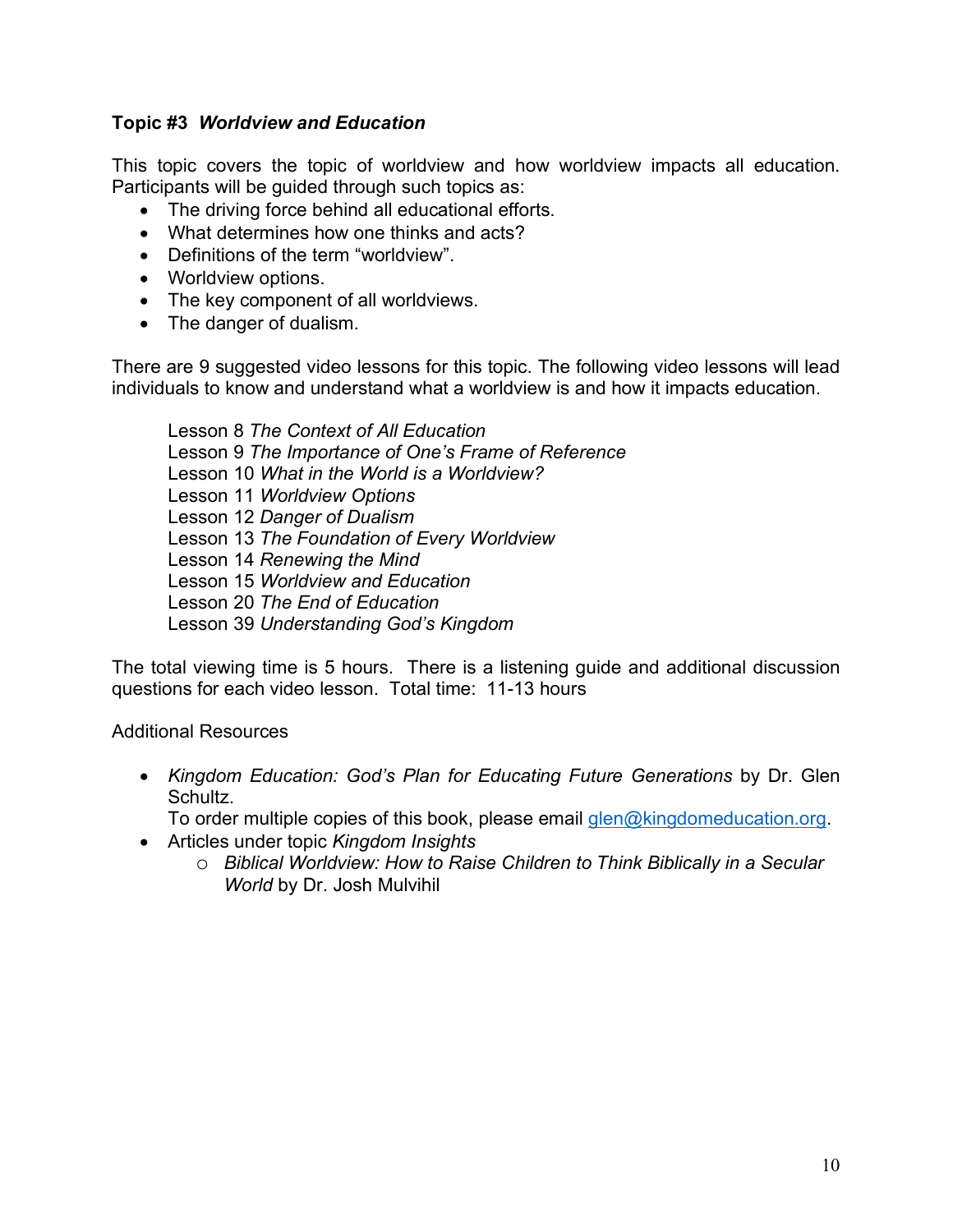## **Topic #4** *Understanding Today's Culture War*

It is important that Christians understand that they are engaged in a fierce culture war. This topic engages participants in understanding the components of all culture wars and how this impacts every aspect of life including education.

Suggested video lessons for this topic are listed below.

Lesson 16 *The Cosmic Battle* Lesson 8 *The Context of All Education* Lesson 12 *The Danger of Dualism* Lesson 17 *The Impact of Education on the Culture War* Lesson 15 *Worldview and Education* Lesson 19 *Salt and Light* Lesson 40 *The Root of the Problem* Lesson 43 *Freedom From Captivity*

The total viewing time is 3.5 hours. There is a listening guide and additional discussion questions for each video Lesson. Total time: 6-12+ hours

Additional Resources

• *Kingdom Education: God's Plan for Educating Future Generations* by Dr. Glen Schultz.

To order multiple copies of this book, please email glen@kingdomeducation.org.

- Articles under topic *Kingdom Insights*
	- o *Fit for Battle: Are Children Prepared to Be Salt and Light?* by Dr. Glen **Schultz**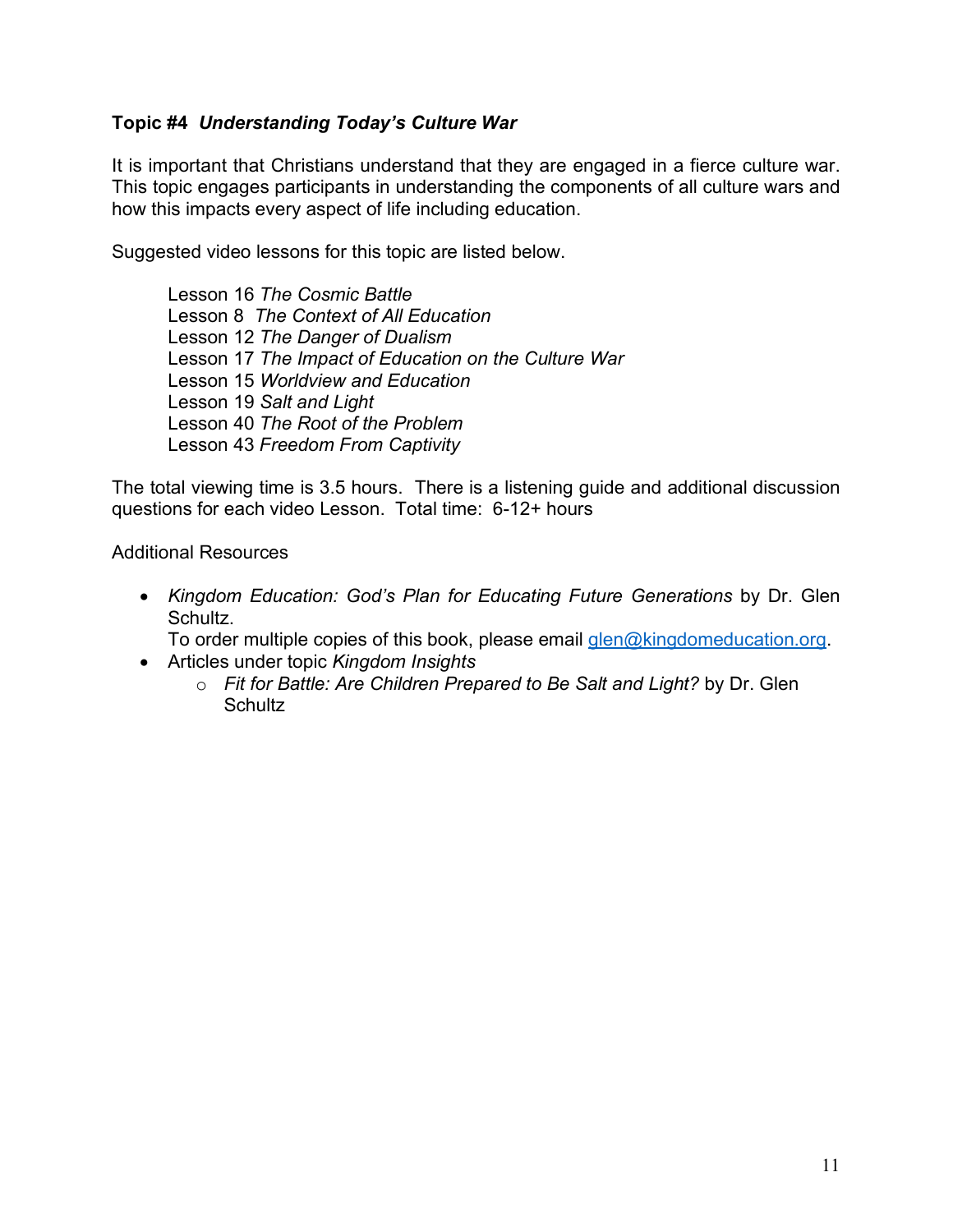# **Topic #5** *Parenting In Today's World*

It is difficult being a parent in today's mixed up world. It is especially challenging to know how to educate one's children in line with God's Word. In order to be better equipped as parents to raise their children in the *nurture and admonition of the world*, the following video lessons have been developed. These lessons present a series of biblical principles that will guide parents in knowing *how* God wants them to educate their children. These principles apply to the education that children and youth receive at home, church and school.

Suggested videos for this topic include:

Lesson 21 *Biblical Principles & Introduction to Principle #1* Lesson 22 *The Importance of God's Homework Assignment to Parents* Lesson 23 *God's Homework Assignment Described & Its Priority* Lesson 24 *The Assignment's Grade & Principle #2* Lesson 25 *Life's Relay Race* Lesson 26 *Kingdom Education Principle #3: The Goals of Education* Lesson 27 *Kingdom Education Principles #4-8* Lesson 28 *Kingdom Education Principle #9* Lesson 29 *Kingdom Education Principle #10* Lesson 30 *Arguments Against Kingdom Education Principles* Lesson 33 *The Importance of Knowledge*  Lesson 34 *Kingdom Education Principle #11* Lesson 35 *Kingdom Education Principle #12* Lesson 36 *Kingdom Education Principle #13* Lesson 37 *Academic Excellence* Lesson 38 *Kingdom Education Principle #14* Lesson 40 *The Root of the Problem* Lesson 41 *Components of Education* Lesson 42 *Education That Achieves God's Purpose*

The total viewing time is 13.5 hours. There is a listening guide and additional discussion questions for each video lesson. Total time: 15-18 hours

Additional Resources

• *Kingdom Education: God's Plan for Educating Future Generations* by Dr. Glen Schultz.

To order multiple copies of this book, please email  $\frac{\text{glen@kingdomeducation.org}}{\text{glen@kingdomeducation.org}}$ .

- Articles under topic *Kingdom Insights*
	- o *Fit for Battle: Are Children Prepared to Be Salt and Light?* by Dr. Glen **Schultz**
	- o *Biblical Worldview: How to Raise Children to Think Biblically in a Secular World* by Dr. Josh Mulvihil
	- o *Understanding the Biblical Role of Grandparents* by Dr. Josh Mulvihil
- Parenting booklets under the topic *Kingdom Insights*
	- o *Shepherding: A Parent's Responsibility* by Dr. Glen Schultz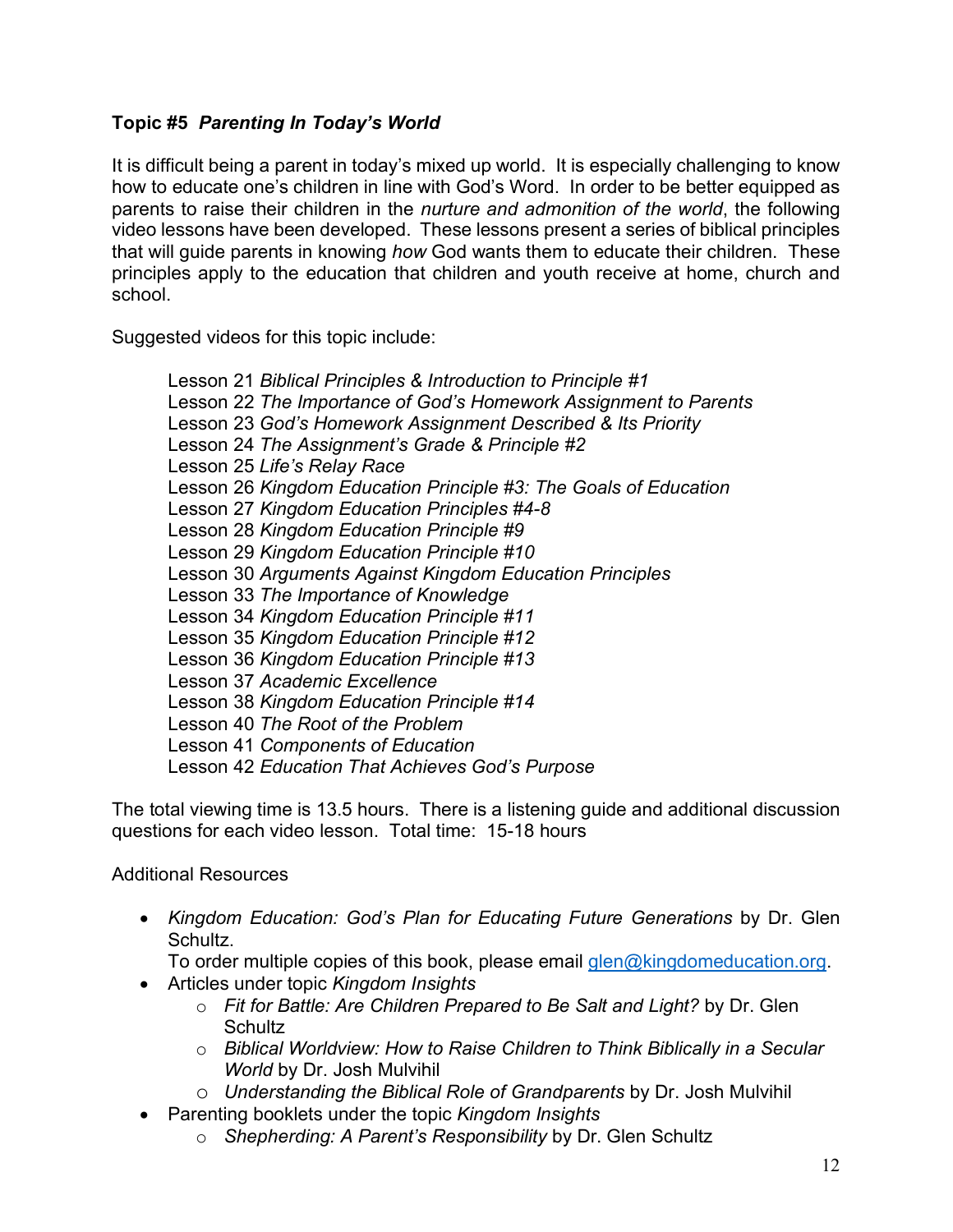- o *Home Invasion: Protecting Our Family From Attack* by Dr. Glen Schultz
- o *20/20 Vision: Preparing Our Children for the Future* by Dr. Glen Schultz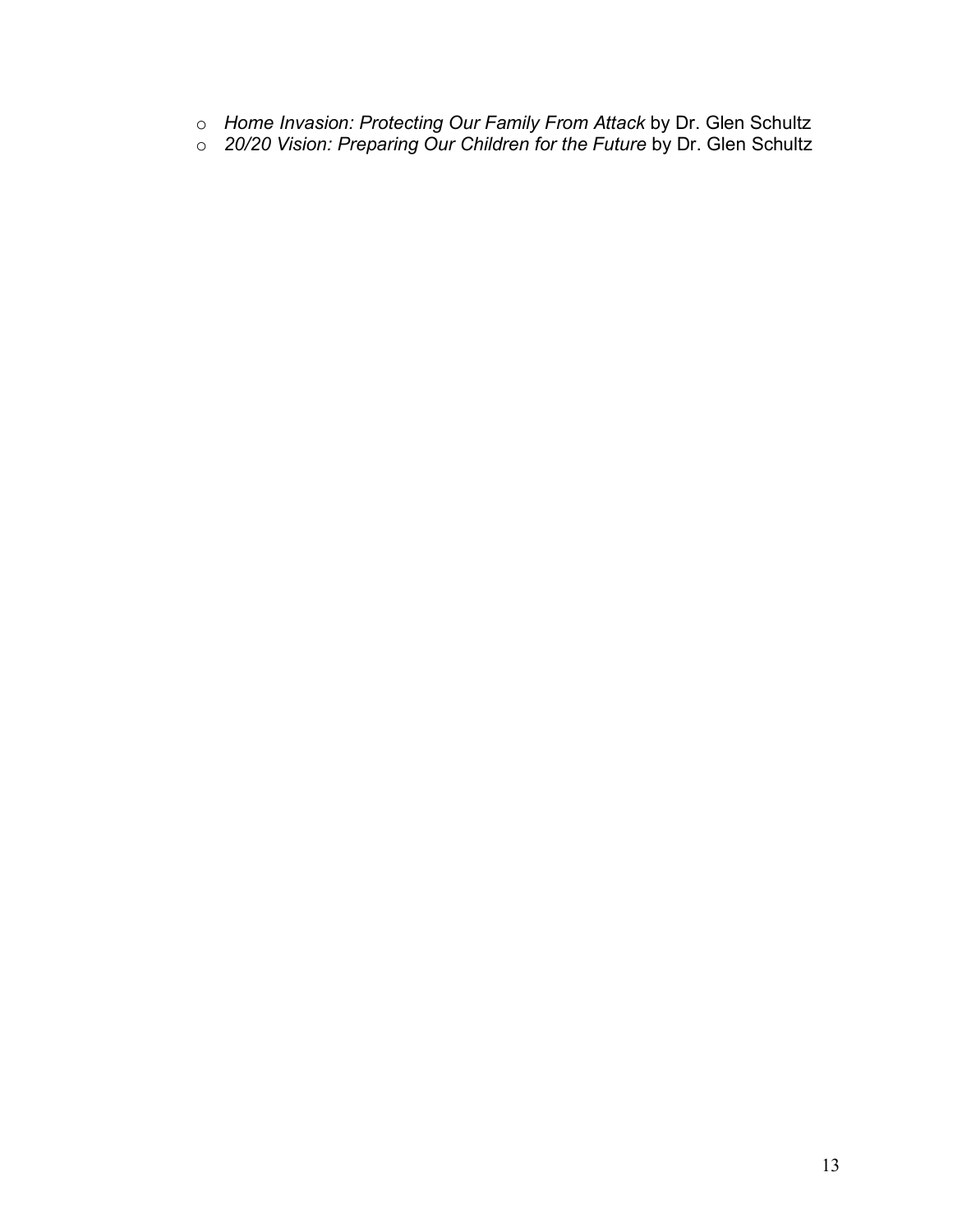## **Topic #6** *Renewing the Mind*

The power of the mind cannot be underestimated. Scripture has a great deal to say about the mind. This lesson deals with God's command that Christians are not to be conformed to the world but are to be transformed by the renewing of the mind. Even though many Christians have memorized Romans 12:2, few understand what is really involved in the renewing of the mind process.

Recommended videos for this topic include:

Lesson 9 *The Importance of One's Frame of Reference* Lesson 12 *Danger of Dualism* Lesson 14 *Renewing the Mind* Lesson 16 *The Cosmic Battle* Lesson 19 *Salt & Light* Lesson 40 *The Root of the Problem*

The total viewing time is 4 hours. There is a listening guide and additional discussion questions for each video lesson. Total time: 6-8 hours

Additional Resources

• *Kingdom Education: God's Plan for Educating Future Generations* by Dr. Glen Schultz.

To order multiple copies of this book, please email glen@kingdomeducation.org.

- Articles under topic *Kingdom Insights*
	- o *Fit for Battle: Are Children Prepared to Be Salt and Light?* by Dr. Glen **Schultz**
	- o *Biblical Worldview: How to Raise Children to Think Biblically in a Secular World* by Dr. Josh Mulvihil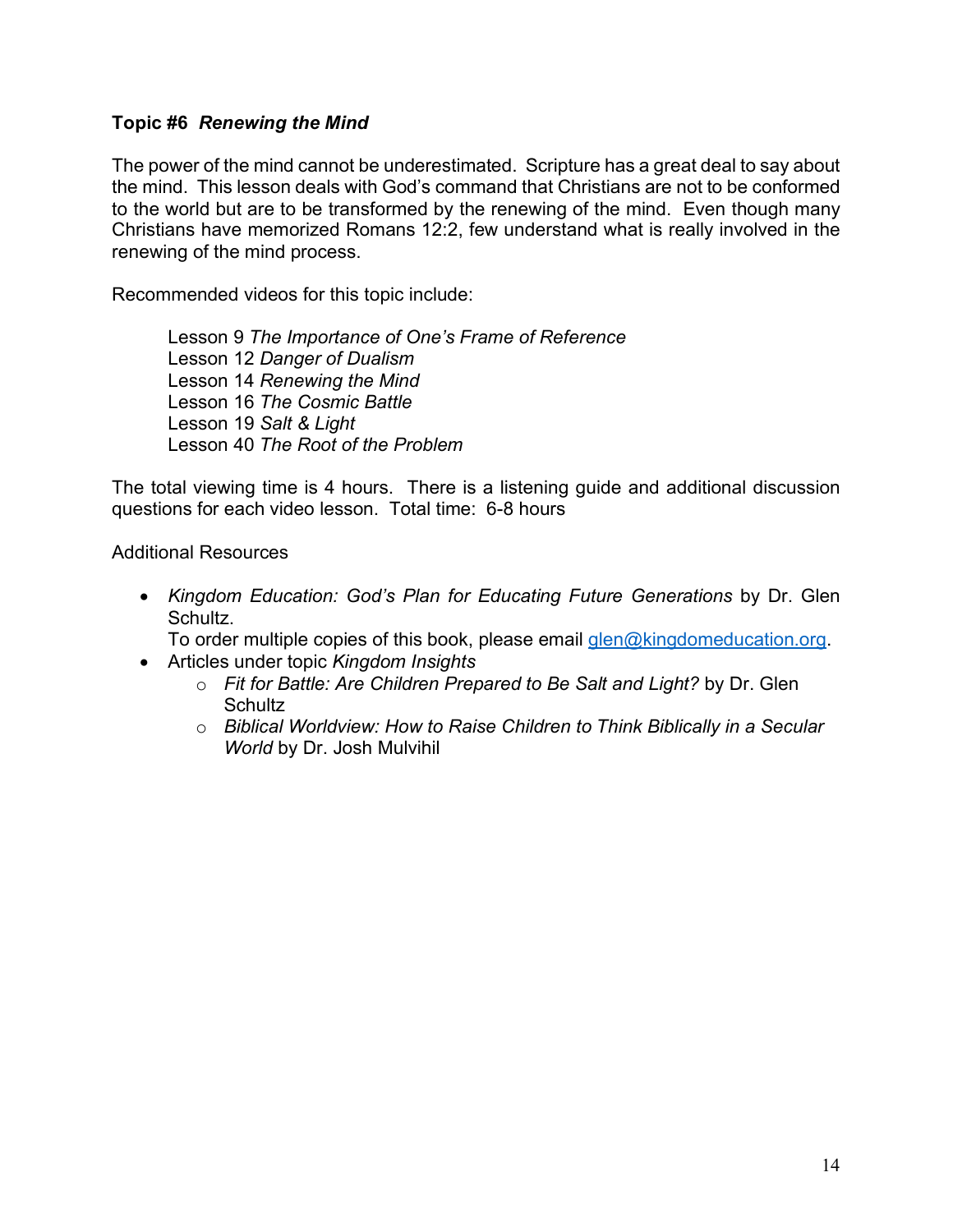## **Topic #7** *Worldview Integration*

There has been a strong emphasis on the importance of biblical integration in education. One hears phrases like *integration of faith and learning* all the time. These lessons present key concepts of how worldview impacts all teaching and what does biblical worldview integration look like. A model is presented to help participants understand this very important concept of education.

Suggested videos for this topic are:

Lesson 8 *The Context of All Education* Lesson 9 *The Importance of One's Frame of Reference* Lesson 10 *What is the Word is a Worldview?* Lesson 13 *The Foundation of Every Worldview* Lesson 18 *Worldview Integration* Lesson 27 *Kingdom Education: Principles #4-8* Lesson 28 *Kingdom Education: Principle #9* Lesson 40 *The Root of the Problem*

Total viewing time is 5 hours. There is a listening guide and additional discussion questions for each video lesson. Total time: 8-12 hours

#### Additional Resources

• *Kingdom Education: God's Plan for Educating Future Generations* by Dr. Glen Schultz.

To order multiple copies of this book, please email  $\frac{\text{glen}\textcircled{a}}{\text{kingdomeduction.org}}$ .

- Articles under topic *Kingdom Insights*
	- o *Not Far Away (An American's Lament), An Essay* by Dr. Christian Overman

## **Topic #8** *ACSI Philosophy Training*

This is a video series that includes a listening guide, leader guide and ACSI philosophy checklist. A full description can be found in the section titled, *Kingdom Education for 21st Century*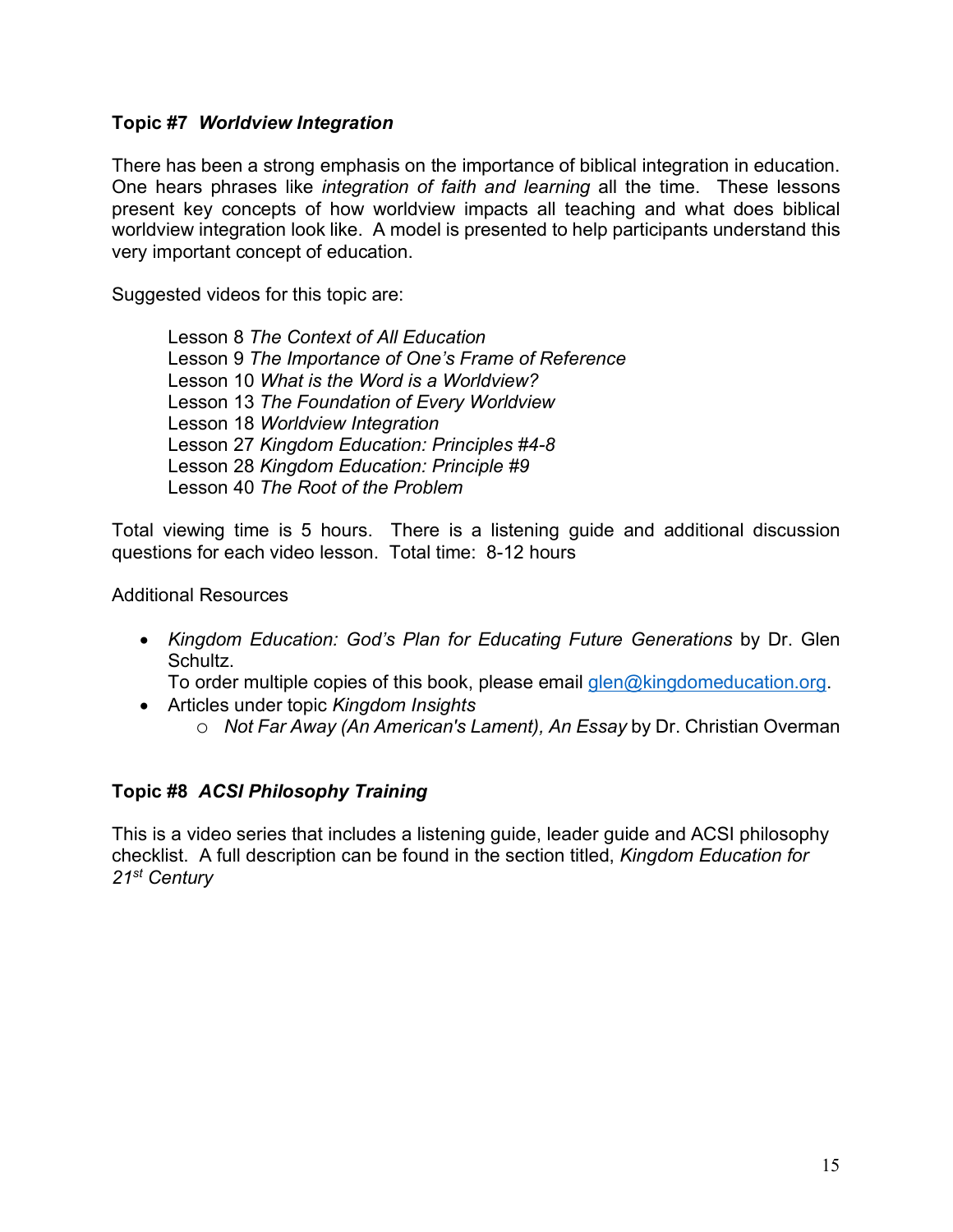# **Kingdom Perspectives:** *Addressing Issues of Interest in Today's Post- Truth Culture*

Each week Dr. Schultz writes a blog on a wide range of topics. These posts can be read by individual staff and board members, church leaders and parents. Individuals can sign up in order to receive the weekly blogs automatically or they can be forwarded to individuals or groups as an assignment.

After reading a post, it can be discussed in a group setting for deeper understanding. Some topics are covered in a series of blog posts. When read and discussed as an entire series, C.E.U. credit may be earned.

# **Kingdom Insights:** *Articles and Booklets for the Home, Church and School*

This section of resources includes a variety of articles and small booklets by various authors. Each resource is presented as an aid to parents, church leaders and educators in their efforts to raise children and youth *in the nurture and admonition of the Lord*. These resources are designed to be read by individuals but can be discussed in group settings for deeper understanding of the various topics covered. Again, these resources can be included in staff development and count towards hours needed for C.E.U. credit.

In addition to several articles and essays, there are four booklets on key topics for parents, church leaders and Christian educators. Each of these short booklets includes a study guide that will help readers apply the information to everyday life. Each booklet can be used for a person to receive 1 CEU in staff development through a detailed use of the material and the accompanying study guide. The four booklets are listed below.

## *Home Invasion: Protecting Our Family From Attack*

This booklet is based on the warning in 2 John not to let false philosophy enter one's home. Today's home is under constant attack from false ideas that go contrary to the doctrine of Jesus Christ. The study guide challenges readers to develop a plan to protect their lives, homes and ministries from attack.

## *Shepherding: A Parent's Responsibility*

Parents have been given the primary responsibility for raising their children in the "nurture and admonition of the Lord." Parenting can be likened to the role of a shepherd in the OT. This booklet presents the characteristics of good and bad shepherds found in Scripture and applies this to parents in today's world. The study guide challenges readers to develop a plan to protect their lives, homes and ministries from attack.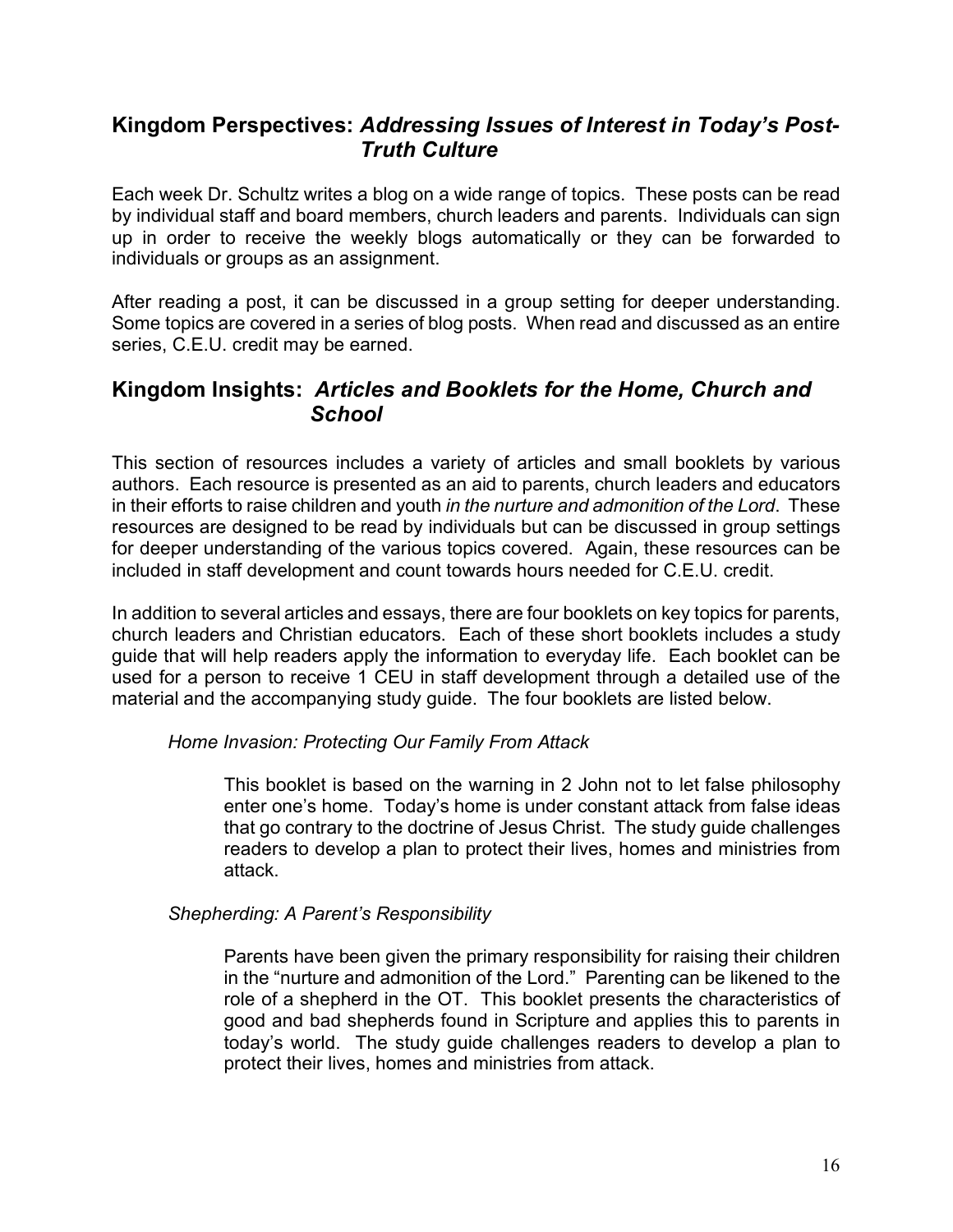## *20/20 Vision: Preparing Our Children For The Future*

Using the analogy of one's annual eye exam, this booklet guides Christians, especially parents, on how to prepare their children for the future. Many Christians suffer from spiritual myopia or hyperopia when it comes to preparing their children for the future. The question is asked of all Christians, *Where do you want your child to be in 10,000 years?* The study guide challenges readers to develop a plan to protect their lives, homes and ministries from attack.

## *Contaminated Water: The Poisoning of Our Children and Youth*

Christians changed their source from where their children receive their knowledge and wisdom in the mid-1800s. The consequences of this change have been disastrous. This booklet parallels what happened when one city changed its water source and when Christians changed the source of their children's education. The study guide challenges readers to develop a plan to protect their lives, homes and ministries from attack.

# **Kingdom Education for the 21st Century:** *Approved for ACSI Philosophy Certification*

The video series, *Kingdom Education for the 21st Century*, is approved for teachers needing to fulfill the philosophy requirement for ACSI certification. This series consists of approximately 6 hours of videos. There is a downloadable leader guide and listening guide on the site. The ACSI Philosophy Checklist is also included. It may be downloaded and completed by the individual teacher.

Several schools use this video series as an in-service resource for new faculty and staff. It can be viewed in one sitting. However, it is best used during two sessons on separate days.

The total viewing time is 6.5 hours. Total time (including discussion time): 10-12 hours.

Additional Resources

• *Kingdom Education: God's Plan for Educating Future Generations* by Dr. Glen Schultz.

This book may be used as required reading for the philosophy certification. To order multiple copies of this book, please email glen@kingdomeducation.org.

- Articles under topic *Kingdom Insights*
- *Not Far Away (An American's Lament), An Essay* by Dr. Christian Overman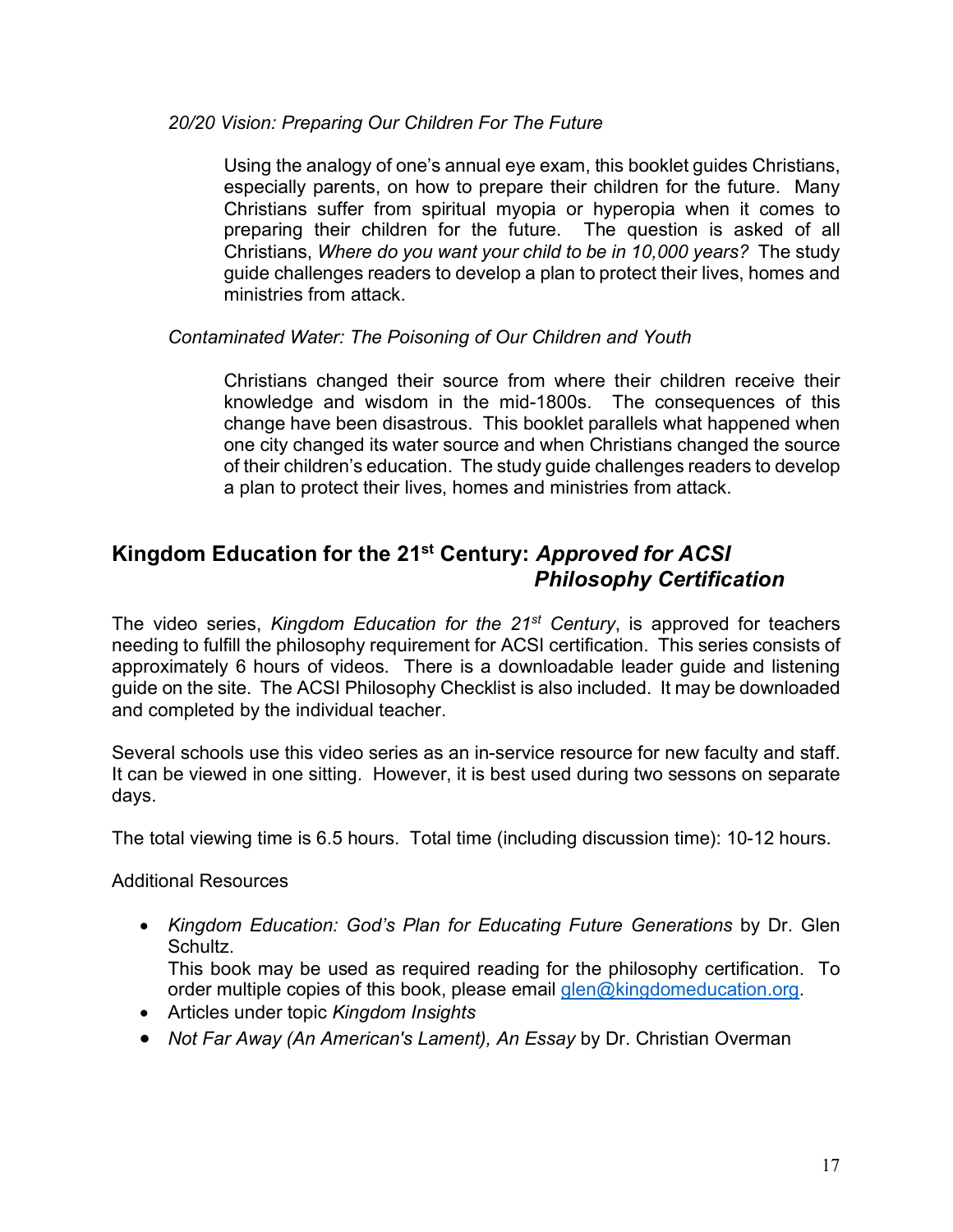# **Kingdom Presentations**

In this section, one will find a variety of sermons and other presentations by various individuals. These can be viewed in a group setting or on an individual basis. Viewing times will vary. Discussion times may be scheduled that can allow these resources to also be used to earn staff development credit.

*Where Do We Go From Here* by Dr. Glen Schultz & Pastor Mike Lewis

This is a six-part series addressing some major cultural issues that include Wokeness, Critical Theory and Social Justice. By looking at these issues through a biblical worldview lens, viewers will understand Satan's strategies to destroy the family, control the state and weaken the church. The final sessions in the series focuses on the need to build strong, biblically-based families. This sermon series is a must for parents, church leaders and Christian educators.

*Making Biblically-based Decisions* by Dr. Glen Schultz

This sermon preached by Dr. Schultz guides viewers to understand some key principles to ensure that they will make decisions that would glorify the Lord. A listening guide and discussion questions are included.

*Wheat & Tares: Today's Culture War* by Pastor James McMenis

Pastor James McMenis preached this sermon to teach listeners about today's culture war. Using Jesus' parable of the wheat and tares, McMenis clearly presents how Satan continually sows tares (his false truth claims) among the wheat in an effort to control individual's thoughts and actions. A listening guide and discussion questions are included as well as a suggested plan for earning Bible CEUs.

*Identifying Wheat & Tares* by Dr. Glen Schultz

This fast-paced, 12-minute video challenge explains how today's culture war is a battle between God's truth claims and Satan's lies on all life issues. After watching the video, viewers are asked to complete a very important exercise that is included. This exercise can be completed over a longer period of time as it will require extensive Bible study to discover God's truth claims on the various life issues. A suggested plan is included for earning Bible CEUs. (This video is the same one that is Lesson 43 under *Kingdom Essentials*)